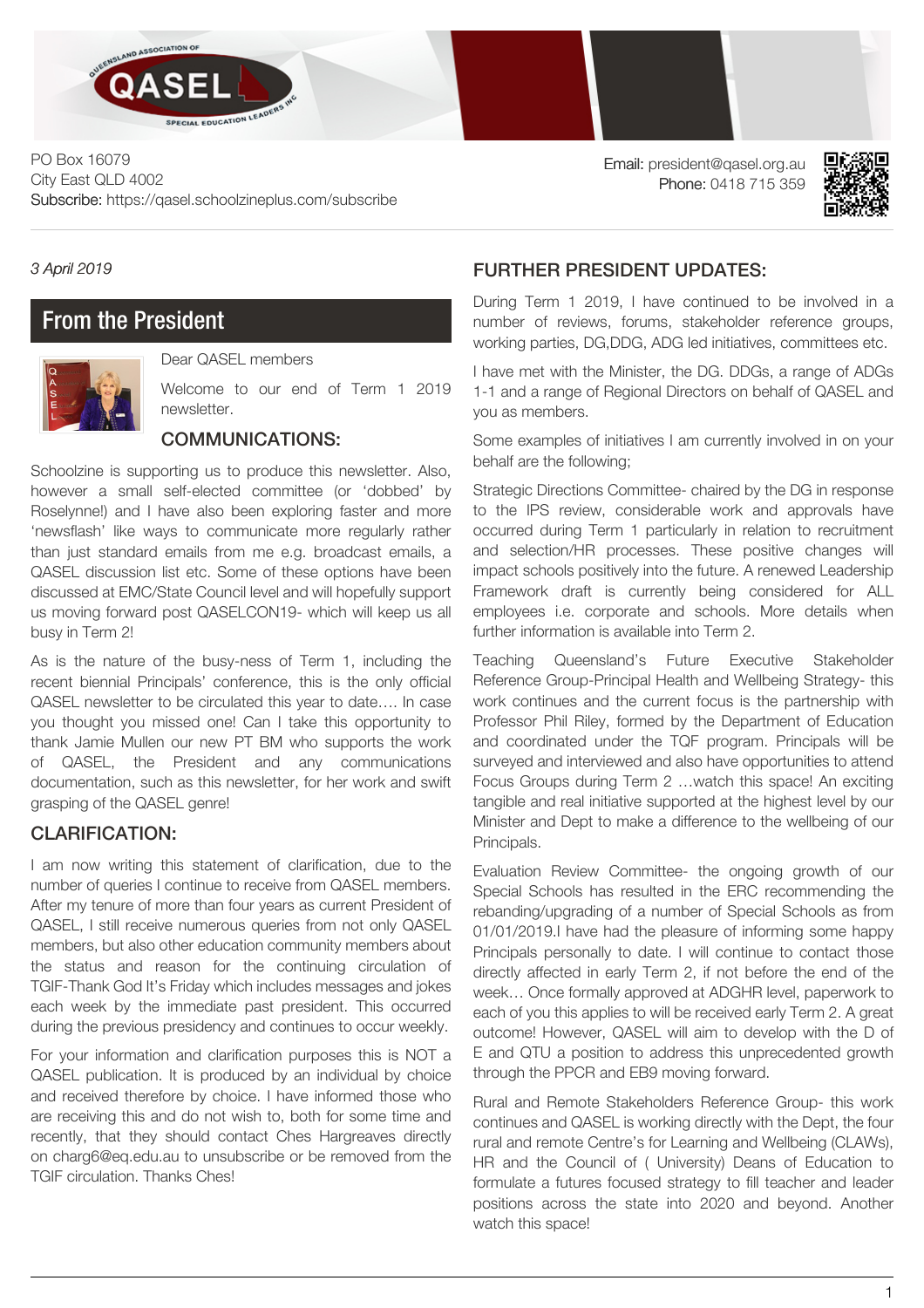Senior Assessment and Tertiary Entrance Principals Reference Group- this work continues and the decision has been made to do so into 2020 at this stage. I am proud to be able to 'ask the difficult questions' of Secondary Principal colleagues around our students living with disability in Years 11 and 12.

Too many others to detail here, Next update! Please contact me if any queries about any content

## FYI:

#### RESEARCH:

#### Research into mentoring practices in Special Schools

PhD candidate and Department of Education Deputy Principal Simone Coogan will this year be collecting data for her study on mentoring in special schools. Her three phase study involves surveying and then interviewing Special School Principals on how they build and sustain a culture of mentoring to develop their staff to meet their contextual needs. Since opening the Teacher Education Centre of Excellence in Special Education (TECESE) and serving as its inaugural Head of Mentoring, Simone has held an interest in mentoring practices in special education. Her Masters thesis examined the development of the formal mentoring program used within the TECESE. Her current study delves further into mentoring, investigating the process of mentoring, its purpose and impact, how principals build and sustain a mentoring culture, and what knowledge and understanding is considered unique within mentoring processes in special education. Simone is greatly looking forward to working with principals and ultimately giving voice to special school leaders through her research. She will also be facilitating a workshop at the upcoming QASEL Conference on what we know from the literature about mentoring in special education and how we can leverage known practices in our schools.

## It's Dangerous to be a boy

## QASELCON19

QASELCON19 PEOPLE PURPOSE PASSION 19-21 JUNE BRISBANE HILTON! The biggest professional learning event for 2019! Register now! The QASELCON19 committee is working hard to make this the biggest and best yet! Register now!

http://www.cvent.com/events/qaselcon19/event-summary-b5 643ecf7fe54099b9ce1b725cc16f04.aspx

#### Conference Update

The 2019 Conference planning is well underway with Keynotes Simon Dowling and Barry Carpenter locked in. The 2019 Conference is being supported by the Disability and Inclusion branch in the form of a subsidised registration for HOSES and Deputy Principals Inclusion. This has seen the 2019 Registrations will exceed those of previous years. To date we have nearly 300 people attending each day.

It is anticipated the full program will be available early in Term 2. Nicole Finch has been collecting a number of EOI's to present and a small group from the committee will meet after the Easter vacation to determine the presentations for this year.

The Conference Dinner looks to be a fabulous evening with our usual 'Ric Day Tonight' segment and entertainment provided by the band Hamilton, who performed at this year's Principals Conference.

I look forward to seeing many of you at the Conference.

## *Andrew Thompson Conference Convenor*

## SCHOOLS UPDATES:

Thanks to Erin King Rockhampton Special School and her team for the following wonderful school news!



## Rockhampton Special School – Implementation of Languages 2019



This year, Rockhampton Special School has implemented Auslan as part of our Languages curriculum. One of our highly experienced teachers who has previously taught the subject at a different school, created a contextualised framework and has been working with a variety

of students across the school to implement the program.

The goals for the program are to provide learners with the opportunities for engagement with the Deaf community and insight into its rich cultural heritage and an opportunity for students to develop intercultural capabilities, understanding and respect for others, appreciation of diversity and openness to different perspectives and experiences.

The program is delivered through the two learning sequences of the Australian Curriculum and the content is delivered through two interrelated strands: Communication and Understanding.

So far this year, we have seen great success with the program as students are making improvements with their communication through the use of Auslan and we have observed a marked increase in the informal interactions between many of our students.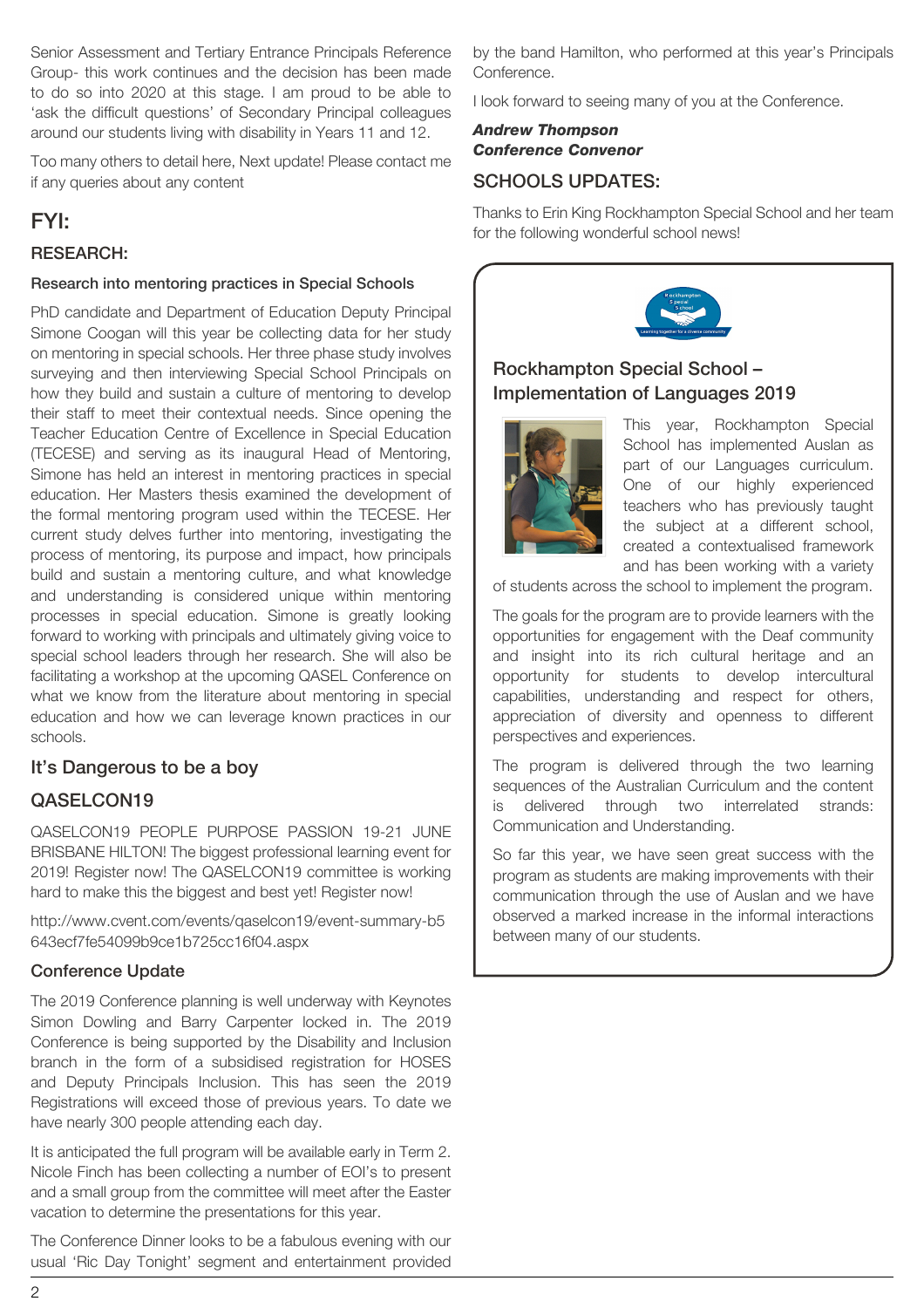

Please remember …this is the QASEL newsletter not the President's newsletter… Please don't hesitate to send in any contributions for upcoming editions of the QASEL newsletter next term and beyond!

Thank you again to those of you who have welcomed me to your schools and regions to date during Term 1 2019…

I will be undertaking visits planned for Term 2 before and after QASELCON19 and would welcome further invitations to your school so as to terms 2,3 and 4 2019! I cannot believe how swiftly this year has gone.

Thank you for your support again this term. I so enjoy working with you to ensure we have a voice in the education sphere!

Happy holidays! You deserve them!

*Warmest regards Roselynne Anderson President Queensland Association of Special Education Leaders*



# Items for Information

#### Summer in the Forest Brisbane Premier

This might be on interest to those living in the South East part of the State

L'Arche Brisbane invites you to a special Premier Q & A Screening of SUMMER IN THE FOREST Monday 13 May 2019 from 6.00pm- 8.30pm Cineplex Balmoral, 168 Oxford Street, Bulimba 4171

https://www.eventbrite.com.au/e/summer-in-the-forest-premie r-q-a-screening-presented-by-larche-brisbane-tickets-593054 02054

Described as "An extraordinarily tender documentary" (NY Times), the film will touch your heart deeply and remind you of what it truly means to be human. All are welcome, with complimentary drinks and nibbles provided from 6pm. The film screening will commence by 6.45pm and be followed by a live Q &; A, where you will be introduced to members of the Brisbane L'Arche community. Ticket sales at \$25 per head will support the ongoing work of L'Arche in Brisbane.

#### International Congress on Education of the Deaf

This is the link to save the date information for the ICED OF Brisbane 2020

https://2020iced.cmail20.com/t/ViewEmail/y/E8DFFDDA07B0 D77A

#### Photo Gallery



## Want to know the latest in all things QASEL?

Access us on

[Facebook](https://www.facebook.com/QueenslandAssociationSpecialEducationLeaders) and [Twitter](https://twitter.com/search?q=QASEL&src=typd) .

# Schoolzine App - SZapp

On the go? Simply download SZapp and subscribe to the Queensland Association of Special Education Leaders. Allow push notifications to ensure you to never miss a beat. The app will be the easiest way to access our newsletters, contact us, find out more about us, access forms or documents, change your contact details or see upcoming events as well as register for them.

SZapp is a great way to keep up to date with our latest news and information. Using SZapp will give you easy access to information such as:

• Newsletters on the go



- Latest News & Reminders
- Calendar
- Policies and Documents
- Event Bookings
- Digital Forms

When subscribing to Queensland Association of Special Education Leaders please make sure that you add yourself to any of the applicable groups. This will ensure that you are receiving all relevant notifications.

## **Schoolzine**



Schoolzine is proud to be a digital partner and supporter of Queensland Association of Special Education Leaders.

Schoolzine has been an industry leader in digital school communications for 12 years. They are dedicated to customer service, product development and understanding the school